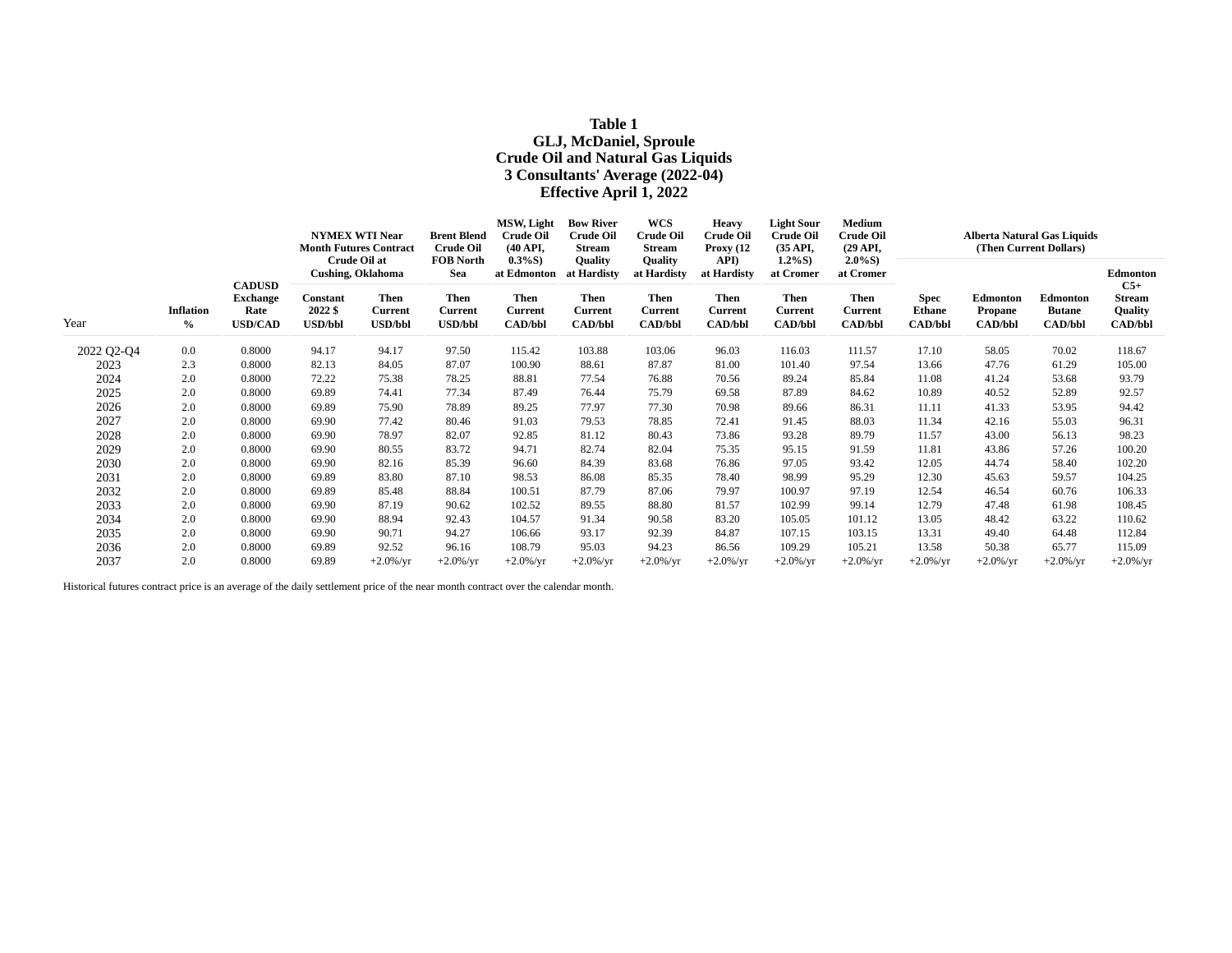# **Table 2 GLJ, McDaniel, Sproule Natural Gas and Sulphur 3 Consultants' Average (2022-04) Effective April 1, 2022**

| Year       | <b>NYMEX Henry Hub</b><br><b>Near Month Contract</b> |                                     |                                            |                                                   | Dawn                                |                                         | <b>Alberta Plant Gate</b>                         |                                |                                       |                                                                   |                                       |                                                   |                                                      |
|------------|------------------------------------------------------|-------------------------------------|--------------------------------------------|---------------------------------------------------|-------------------------------------|-----------------------------------------|---------------------------------------------------|--------------------------------|---------------------------------------|-------------------------------------------------------------------|---------------------------------------|---------------------------------------------------|------------------------------------------------------|
|            |                                                      |                                     | <b>Midwest</b><br><b>Price at Chicago</b>  | <b>AECO/NIT</b><br>Spot                           | Price at<br>Ontario                 | <b>Spot</b>                             |                                                   |                                |                                       |                                                                   |                                       |                                                   | <b>British Columbia</b>                              |
|            | Constant<br>2022 \$<br><b>USD/MMBtu</b>              | <b>Then</b><br>Current<br>USD/MMBtu | Then<br><b>Current</b><br><b>USD/MMBtu</b> | <b>Then</b><br><b>Current</b><br><b>CAD/MMBtu</b> | <b>Then</b><br>Current<br>USD/MMBtu | Constant<br>2022 \$<br><b>CAD/MMBtu</b> | <b>Then</b><br><b>Current</b><br><b>CAD/MMBtu</b> | <b>ARP</b><br><b>CAD/MMBtu</b> | <b>SaskEnergy</b><br><b>CAD/MMBtu</b> | <b>Saskatchewan Plant Gate</b><br><b>Spot</b><br><b>CAD/MMBtu</b> | <b>Sumas Spot</b><br><b>USD/MMBtu</b> | Westcoast<br><b>Station 2</b><br><b>CAD/MMBtu</b> | <b>Spot</b><br><b>Plant Gate</b><br><b>CAD/MMBtu</b> |
| 2022 Q2-Q4 | 5.45                                                 | 5.45                                | 5.31                                       | 5.18                                              | 5.38                                | 4.89                                    | 4.89                                              | 4.89                           | 5.16                                  | 5.28                                                              | 5.26                                  | 5.11                                              | 4.84                                                 |
| 2023       | 4.21                                                 | 4.31                                | 4.17                                       | 4.17                                              | 4.24                                | 3.81                                    | 3.90                                              | 3.90                           | 4.12                                  | 4.24                                                              | 4.15                                  | 4.11                                              | 3.84                                                 |
| 2024       | 3.34                                                 | 3.49                                | 3.35                                       | 3.38                                              | 3.42                                | 2.97                                    | 3.10                                              | 3.10                           | 3.32                                  | 3.45                                                              | 3.33                                  | 3.33                                              | 3.06                                                 |
| 2025       | 3.26                                                 | 3.47                                | 3.33                                       | 3.34                                              | 3.40                                | 2.87                                    | 3.06                                              | 3.06                           | 3.28                                  | 3.42                                                              | 3.31                                  | 3.29                                              | 3.02                                                 |
| 2026       | 3.26                                                 | 3.54                                | 3.40                                       | 3.41                                              | 3.46                                | 2.88                                    | 3.12                                              | 3.12                           | 3.35                                  | 3.49                                                              | 3.37                                  | 3.35                                              | 3.08                                                 |
| 2027       | 3.26                                                 | 3.61                                | 3.47                                       | 3.48                                              | 3.53                                | 2.88                                    | 3.19                                              | 3.19                           | 3.42                                  | 3.56                                                              | 3.44                                  | 3.42                                              | 3.15                                                 |
| 2028       | 3.26                                                 | 3.68                                | 3.54                                       | 3.54                                              | 3.60                                | 2.88                                    | 3.26                                              | 3.26                           | 3.49                                  | 3.63                                                              | 3.51                                  | 3.49                                              | 3.22                                                 |
| 2029       | 3.26                                                 | 3.76                                | 3.61                                       | 3.61                                              | 3.68                                | 2.89                                    | 3.33                                              | 3.33                           | 3.57                                  | 3.70                                                              | 3.58                                  | 3.56                                              | 3.29                                                 |
| 2030       | 3.26                                                 | 3.83                                | 3.69                                       | 3.69                                              | 3.75                                | 2.89                                    | 3.40                                              | 3.40                           | 3.64                                  | 3.78                                                              | 3.66                                  | 3.63                                              | 3.35                                                 |
| 2031       | 3.26                                                 | 3.91                                | 3.76                                       | 3.76                                              | 3.83                                | 2.90                                    | 3.47                                              | 3.47                           | 3.72                                  | 3.86                                                              | 3.73                                  | 3.70                                              | 3.43                                                 |
| 2032       | 3.26                                                 | 3.99                                | 3.83                                       | 3.83                                              | 3.90                                | 2.90                                    | 3.54                                              | 3.54                           | 3.79                                  | 3.94                                                              | 3.80                                  | 3.77                                              | 3.50                                                 |
| 2033       | 3.26                                                 | 4.07                                | 3.92                                       | 3.91                                              | 3.98                                | 2.89                                    | 3.61                                              | 3.61                           | 3.87                                  | 4.02                                                              | 3.88                                  | 3.85                                              | 3.57                                                 |
| 2034       | 3.26                                                 | 4.15                                | 3.99                                       | 3.99                                              | 4.06                                | 2.90                                    | 3.69                                              | 3.69                           | 3.94                                  | 4.10                                                              | 3.96                                  | 3.93                                              | 3.63                                                 |
| 2035       | 3.26                                                 | 4.23                                | 4.07                                       | 4.07                                              | 4.14                                | 2.90                                    | 3.76                                              | 3.76                           | 4.02                                  | 4.18                                                              | 4.04                                  | 4.01                                              | 3.71                                                 |
| 2036       | 3.26                                                 | 4.31                                | 4.16                                       | 4.15                                              | 4.23                                | 2.89                                    | 3.83                                              | 3.83                           | 4.11                                  | 4.27                                                              | 4.12                                  | 4.08                                              | 3.78                                                 |
| 2037       | 3.26                                                 | $+2.0\%$ /yr                        | $+2.0\%$ /yr                               | $+2.0\%$ /yr                                      | $+2.0\%$ /yr                        | 2.89                                    | $+2.0\%$ /yr                                      | $+2.0\%$ /yr                   | $+2.0\%$ /yr                          | $+2.0\%$ /yr                                                      | $+2.0\%$ /yr                          | $+2.0\%$ /yr                                      | $+2.0\%$ /yr                                         |

Unless otherwise stated, the gas price reference point is the receipt point on the applicable provincial gas transmission system known as the plant gate. The plant gate price represents the price before raw gathering and processing charges are deducted.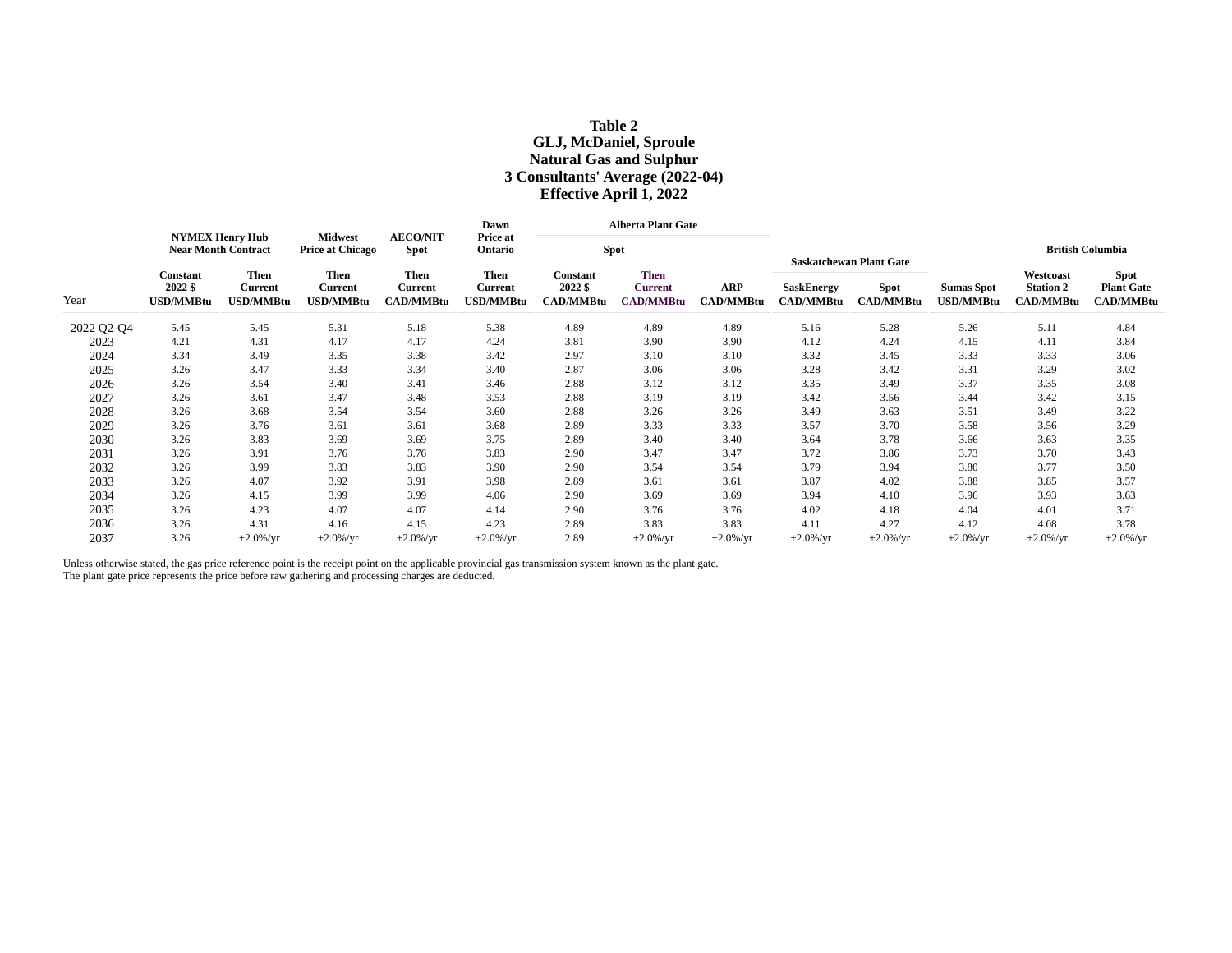# **Table 3 GLJ, McDaniel, Sproule International 3 Consultants' Average (2022-04) Effective April 1, 2022**

|            |                          |                                                            |                                                            |                                                            | <b>NYMEX WTI Near</b><br><b>Month Futures</b><br>Contract<br>Crude Oil at<br><b>Cushing, Oklahoma</b> |                                                 | Light<br>Louisiana<br><b>Sweet</b><br><b>Crude Oil</b> |                                          | Maya<br><b>Crude Oil</b>          |                                                 | <b>Brent Blend</b><br><b>Crude Oil</b><br><b>FOB North Sea</b> |                                          | <b>NYMEX Henry Hub</b><br><b>Near Month Contract</b> |                                            | <b>National</b><br><b>Balancing</b><br>Point<br>(UK) |                                            |
|------------|--------------------------|------------------------------------------------------------|------------------------------------------------------------|------------------------------------------------------------|-------------------------------------------------------------------------------------------------------|-------------------------------------------------|--------------------------------------------------------|------------------------------------------|-----------------------------------|-------------------------------------------------|----------------------------------------------------------------|------------------------------------------|------------------------------------------------------|--------------------------------------------|------------------------------------------------------|--------------------------------------------|
| Year       | <b>Inflation</b><br>$\%$ | <b>CADUSD</b><br><b>Exchange</b><br>Rate<br><b>USD/CAD</b> | <b>GBPUSD</b><br><b>Exchange</b><br>Rate<br><b>USD/GBP</b> | <b>EURUSD</b><br><b>Exchange</b><br>Rate<br><b>USD/EUR</b> | Then<br><b>Current</b><br><b>USD/bbl</b>                                                              | <b>Then</b><br><b>Current</b><br><b>CAD/bbl</b> | <b>Then</b><br><b>Current</b><br><b>USD/bbl</b>        | <b>Then</b><br>Current<br><b>CAD/bbl</b> | Then<br>Current<br><b>USD/bbl</b> | <b>Then</b><br><b>Current</b><br><b>CAD/bbl</b> | Then<br>Current<br><b>USD/bbl</b>                              | <b>Then</b><br>Current<br><b>CAD/bbl</b> | <b>Then</b><br><b>Current</b><br><b>JSD/MMBtu</b>    | <b>Then</b><br>Current<br><b>CAD/MMBtu</b> | <b>Then</b><br><b>Current</b><br>JSD/MMBtu           | <b>Then</b><br><b>Current</b><br>CAD/MMBtu |
| 2022 Q2-Q4 | 0.0                      | 0.8000                                                     | 1.3350                                                     | 1.1200                                                     | 94.17                                                                                                 | 117.71                                          | 95.50                                                  | 119.38                                   | 89.25                             | 111.56                                          | 97.50                                                          | 121.88                                   | 5.45                                                 | 6.81                                       | 33.00                                                | 41.25                                      |
| 2023       | 2.3                      | 0.8000                                                     | 1.3400                                                     | 1.1400                                                     | 84.05                                                                                                 | 105.06                                          | 85.38                                                  | 106.72                                   | 79.49                             | 99.37                                           | 87.07                                                          | 108.83                                   | 4.31                                                 | 5.39                                       | 21.33                                                | 26.67                                      |
| 2024       | 2.0                      | 0.8000                                                     | 1.3450                                                     | 1.1700                                                     | 75.38                                                                                                 | 94.23                                           | 76.70                                                  | 95.88                                    | 71.19                             | 88.99                                           | 78.25                                                          | 97.81                                    | 3.49                                                 | 4.36                                       | 12.17                                                | 15.21                                      |
| 2025       | 2.0                      | 0.8000                                                     | 1.3450                                                     | 1.1700                                                     | 74.41                                                                                                 | 93.02                                           | 75.74                                                  | 94.67                                    | 70.38                             | 87.98                                           | 77.34                                                          | 96.67                                    | 3.47                                                 | 4.34                                       | 10.83                                                | 13.53                                      |
| 2026       | 2.0                      | 0.8000                                                     | 1.3450                                                     | 1.1700                                                     | 75.90                                                                                                 | 94.88                                           | 77.24                                                  | 96.55                                    | 71.79                             | 89.74                                           | 78.89                                                          | 98.61                                    | 3.54                                                 | 4.42                                       | 11.04                                                | 13.80                                      |
| 2027       | 2.0                      | 0.8000                                                     | 1.3450                                                     | 1.1700                                                     | 77.42                                                                                                 | 96.78                                           | 78.76                                                  | 98.45                                    | 73.23                             | 91.54                                           | 80.46                                                          | 100.58                                   | 3.61                                                 | 4.51                                       | 11.26                                                | 14.07                                      |
| 2028       | 2.0                      | 0.8000                                                     | 1.3450                                                     | 1.1700                                                     | 78.97                                                                                                 | 98.72                                           | 80.32                                                  | 100.40                                   | 74.70                             | 93.37                                           | 82.07                                                          | 102.59                                   | 3.68                                                 | 4.60                                       | 11.49                                                | 14.36                                      |
| 2029       | 2.0                      | 0.8000                                                     | 1.3450                                                     | 1.1700                                                     | 80.55                                                                                                 | 100.69                                          | 81.91                                                  | 102.38                                   | 76.19                             | 95.24                                           | 83.72                                                          | 104.65                                   | 3.76                                                 | 4.70                                       | 11.72                                                | 14.65                                      |
| 2030       | 2.0                      | 0.8000                                                     | 1.3450                                                     | 1.1700                                                     | 82.16                                                                                                 | 102.70                                          | 83.52                                                  | 104.40                                   | 77.71                             | 97.14                                           | 85.39                                                          | 106.74                                   | 3.83                                                 | 4.79                                       | 11.95                                                | 14.94                                      |
| 2031       | 2.0                      | 0.8000                                                     | 1.3450                                                     | 1.1700                                                     | 83.80                                                                                                 | 104.75                                          | 85.17                                                  | 106.47                                   | 79.27                             | 99.08                                           | 87.10                                                          | 108.87                                   | 3.91                                                 | 4.88                                       | 12.19                                                | 15.24                                      |
| 2032       | 2.0                      | 0.8000                                                     | 1.3450                                                     | 1.1700                                                     | 85.48                                                                                                 | 106.85                                          | 86.86                                                  | 108.58                                   | 80.85                             | 101.07                                          | 88.84                                                          | 111.05                                   | 3.99                                                 | 4.98                                       | 12.44                                                | 15.55                                      |
| 2033       | 2.0                      | 0.8000                                                     | 1.3450                                                     | 1.1700                                                     | 87.19                                                                                                 | 108.99                                          | 88.59                                                  | 110.74                                   | 82.47                             | 103.09                                          | 90.62                                                          | 113.27                                   | 4.07                                                 | 5.08                                       | 12.68                                                | 15.85                                      |
| 2034       | 2.0                      | 0.8000                                                     | 1.3450                                                     | 1.1700                                                     | 88.94                                                                                                 | 111.17                                          | 90.36                                                  | 112.95                                   | 84.12                             | 105.15                                          | 92.43                                                          | 115.53                                   | 4.15                                                 | 5.18                                       | 12.94                                                | 16.18                                      |
| 2035       | 2.0                      | 0.8000                                                     | 1.3450                                                     | 1.1700                                                     | 90.71                                                                                                 | 113.39                                          | 92.15                                                  | 115.19                                   | 85.80                             | 107.25                                          | 94.27                                                          | 117.84                                   | 4.23                                                 | 5.28                                       | 13.20                                                | 16.50                                      |
| 2036       | 2.0                      | 0.8000                                                     | 1.3450                                                     | 1.1700                                                     | 92.52                                                                                                 | 115.65                                          | 93.98                                                  | 117.48                                   | 87.51                             | 109.39                                          | 96.16                                                          | 120.20                                   | 4.31                                                 | 5.39                                       | 13.46                                                | 16.83                                      |
| 2037       | 2.0                      | 0.8000                                                     | 1.3450                                                     | 1.1700                                                     | $+2.0\%$ /yr                                                                                          | $+2.0\%$ /yr                                    | $+2.0\%$ /yr                                           | $+2.0\%$ /yr                             | $+2.0\%$ /yr                      | $+2.0\%$ /yr                                    | $+2.0\%$ /yr                                                   | $+2.0\%$ /yr                             | $+2.0\%$ /yr                                         | $+2.0\%$ /yr                               | $+2.0\%$ /yr                                         | $+2.0\%$ /yr                               |

Historical futures contract price is an average of the daily settlement price of the near month contract over the calendar month.